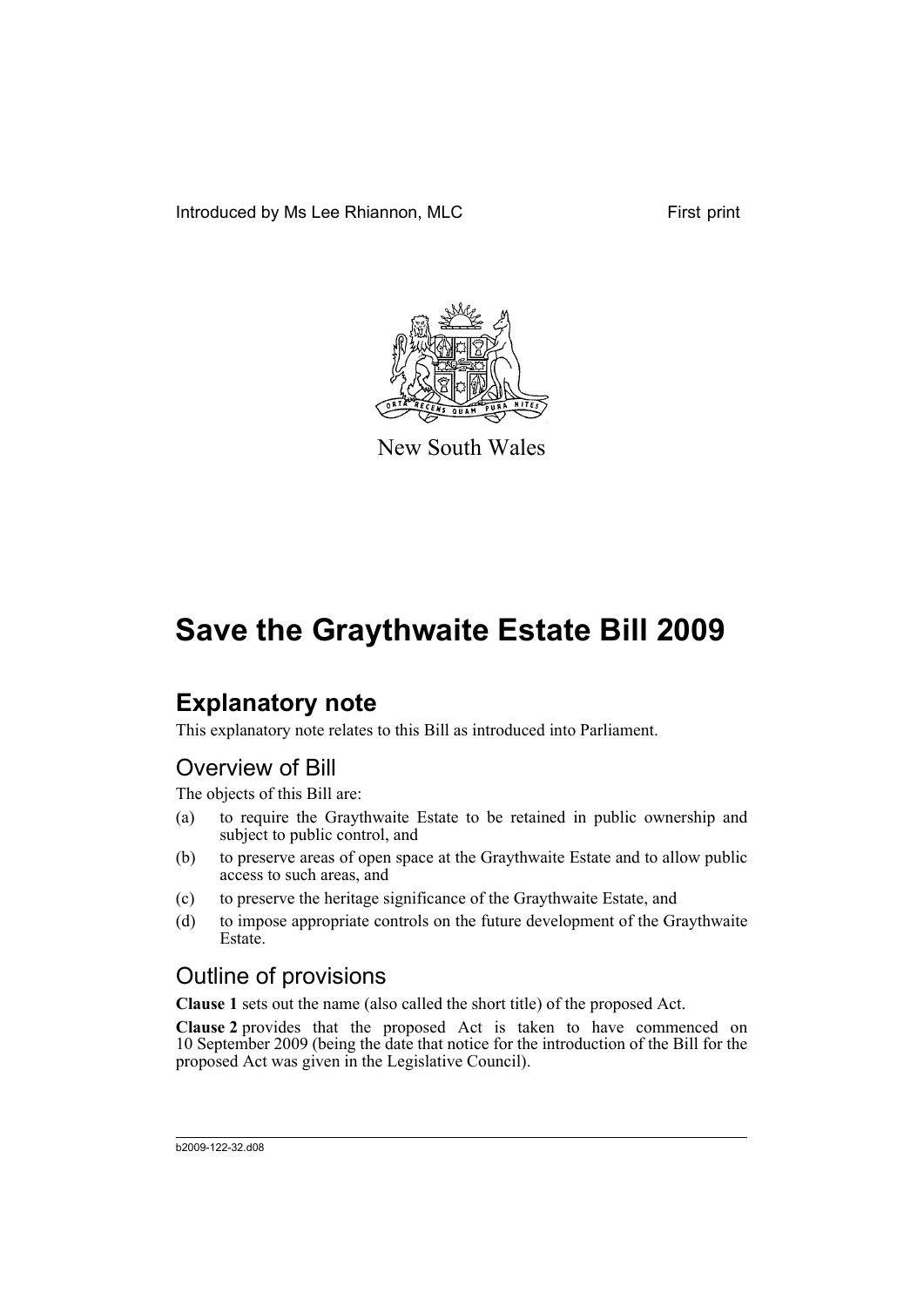Save the Graythwaite Estate Bill 2009

Explanatory note

**Clause 3** defines the term *Graythwaite Estate* by reference to a lot in a Deposited Plan registered by the Registrar-General and also defines the terms *development* and *environmental planning instrument*.

**Clause 4** sets out the objects of the proposed Act in terms similar to those set out in the Overview above.

**Clause 5** prohibits the sale or other alienation, or the encumbering, of the Graythwaite Estate or any part of it, but allows it to be transferred to a statutory body representing the Crown that is subject to the direction and control of a Minister.

**Clause 6** provides that any lease of, or a licence allowing the use of, the Graythwaite Estate to a person other than a public or local authority must include terms that require the grounds of the Graythwaite Estate to always remain open to the public.

**Clause 7** restricts the development that may be carried out at the Graythwaite Estate. Development for the purposes of health, educational or community facilities is permitted with the consent of North Sydney Council.

**Clause 8** provides that the regulations under the proposed Act may set up a community consultation committee for the Graythwaite Estate.

**Clause 9** authorises the Governor to make regulations for the purposes of the proposed Act.

**Clause 10** prevents the proposed Act from affecting rights conferred by any easement, lease or licence that was in force immediately before the proposed Act commences.

**Clause 11** makes it clear that the proposed Act binds the Crown in right of New South Wales and, in so far as the legislative power of the Parliament of New South Wales permits, the Crown in all its other capacities.

**Clause 12** makes it clear that the proposed Act has effect despite certain decisions of the Supreme Court relating to the Graythwaite Estate.

**Clause 13** makes it clear that the provisions of the proposed Act apply on and from 10 September 2009 (being the date that the proposed Act is taken to have commenced). The clause provides that any sale, transfer or other specified disposal of the Graythwaite Estate that occurred on or after 10 September 2009 but before the date of assent to the proposed Act, and that is contrary to the provisions of the proposed Act, is null and void. A contract voided by the clause may be held by a court to be frustrated at common law.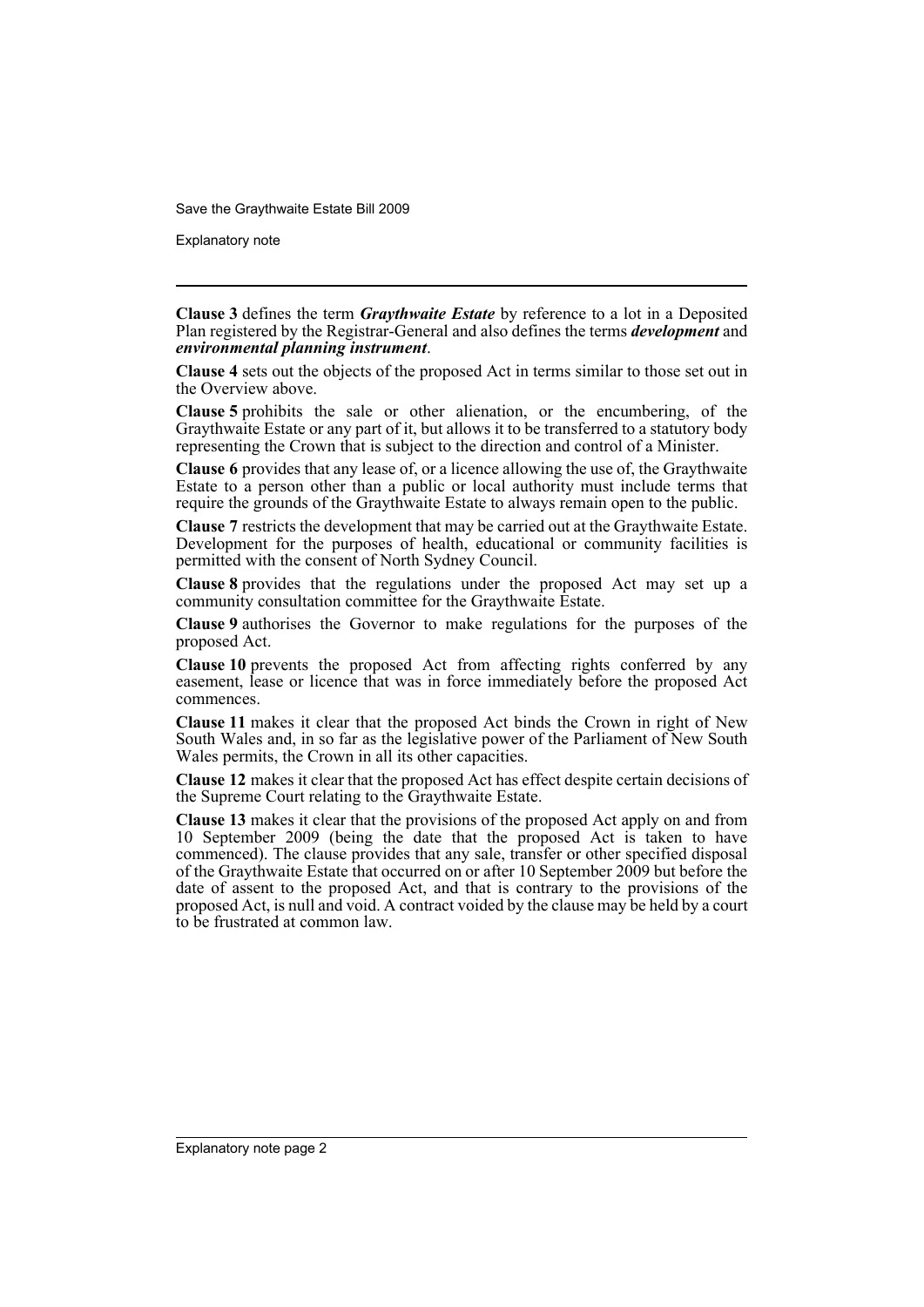Introduced by Ms Lee Rhiannon, MLC First print



New South Wales

# **Save the Graythwaite Estate Bill 2009**

## **Contents**

|                                                        | Page |
|--------------------------------------------------------|------|
| Name of Act                                            |      |
| Commencement                                           | 2    |
| Definitions                                            |      |
| Objects                                                |      |
| Continued public ownership of Graythwaite Estate       | 3    |
| Restrictions on grant of leases and licences           |      |
| Development at Graythwaite Estate restricted           |      |
| Community consultation committee                       |      |
| Regulations                                            |      |
| Savings                                                |      |
| Act binds the Crown                                    |      |
| Act has effect despite certain Supreme Court decisions |      |
| Retrospective invalidation of transfer etc             | 5    |
|                                                        |      |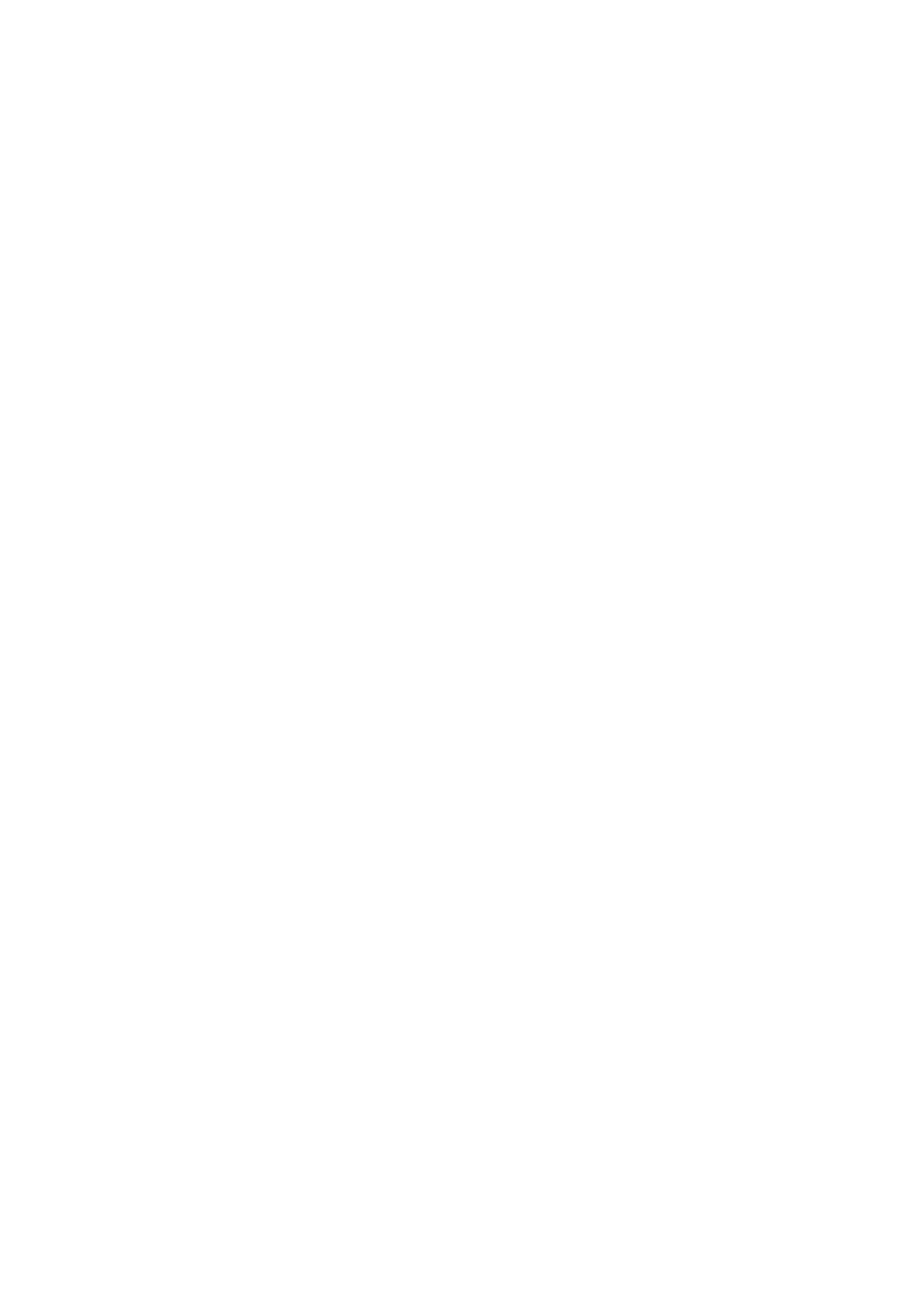

New South Wales

# **Save the Graythwaite Estate Bill 2009**

No , 2009

### **A Bill for**

An Act to preserve the Graythwaite Estate in public ownership, and for other purposes.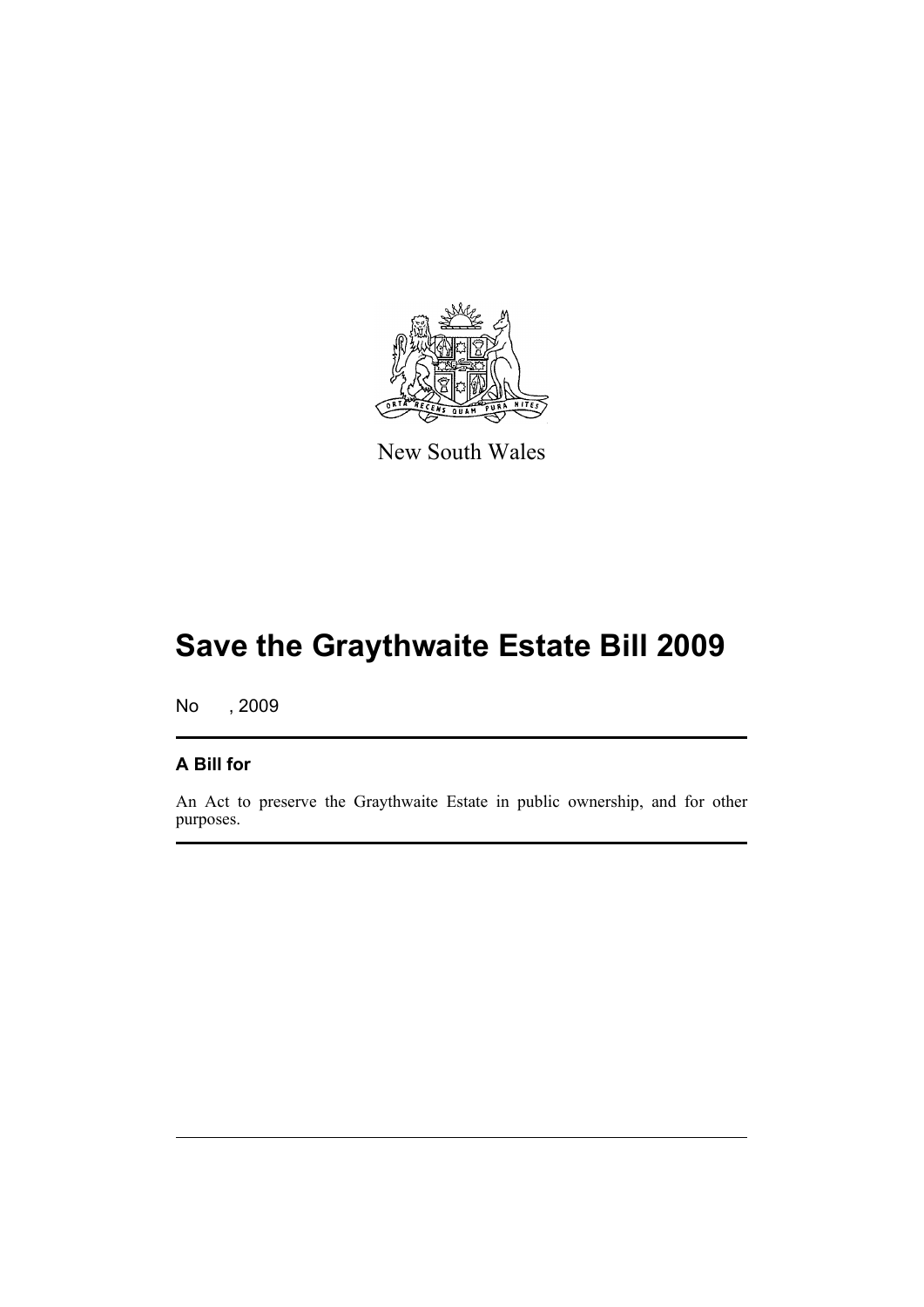<span id="page-5-3"></span><span id="page-5-2"></span><span id="page-5-1"></span><span id="page-5-0"></span>

|              |                    | The Legislature of New South Wales enacts:                                                                                                                                      | 1                        |
|--------------|--------------------|---------------------------------------------------------------------------------------------------------------------------------------------------------------------------------|--------------------------|
| 1            | <b>Name of Act</b> |                                                                                                                                                                                 | 2                        |
|              |                    | This Act is the Save the Graythwaite Estate Act 2009.                                                                                                                           | $\mathfrak{S}$           |
| $\mathbf{2}$ | Commencement       |                                                                                                                                                                                 | 4                        |
|              |                    | This Act is taken to have commenced on 10 September 2009 (being the<br>date that notice for the introduction of the Bill for this Act was given in<br>the Legislative Council). | 5<br>6<br>$\overline{7}$ |
| 3            | <b>Definitions</b> |                                                                                                                                                                                 | 8                        |
|              |                    | In this Act:                                                                                                                                                                    | 9                        |
|              | Act).              | <i>development</i> has the same meaning as in the <i>Environmental Planning</i><br>and Assessment Act 1979 (and includes a project under Part 3A of that                        | 10<br>11<br>12           |
|              |                    | <i>environmental planning instrument</i> has the same meaning as in the<br>Environmental Planning and Assessment Act 1979.                                                      | 13<br>14                 |
|              | land.              | <b>Graythwaite Estate</b> means the land at North Sydney comprised in Lot 2,<br>DP 539853 and includes all buildings and other fixtures situated on that                        | 15<br>16<br>17           |
| 4            | <b>Objects</b>     |                                                                                                                                                                                 | 18                       |
|              |                    | The objects of this Act are:                                                                                                                                                    | 19                       |
|              | (a)                | to ensure that the whole of the Graythwaite Estate remains in<br>public ownership and subject to public control, and                                                            | 20<br>21                 |
|              | (b)                | to ensure the preservation of the areas of open space at the<br>Graythwaite Estate in existence immediately before the<br>commencement of this Act, and                         | 22<br>23<br>24           |
|              | (c)                | to allow public access to the areas of open space at the<br>Graythwaite Estate, including for public recreational purposes of<br>both an active and passive nature, and         | 25<br>26<br>27           |
|              | (d)                | to preserve the heritage significance of the Graythwaite Estate,<br>including its historic buildings, gardens and other landscape<br>features, and                              | 28<br>29<br>30           |
|              | (e)                | to impose appropriate controls on the future development of the<br>Graythwaite Estate.                                                                                          | 31<br>32                 |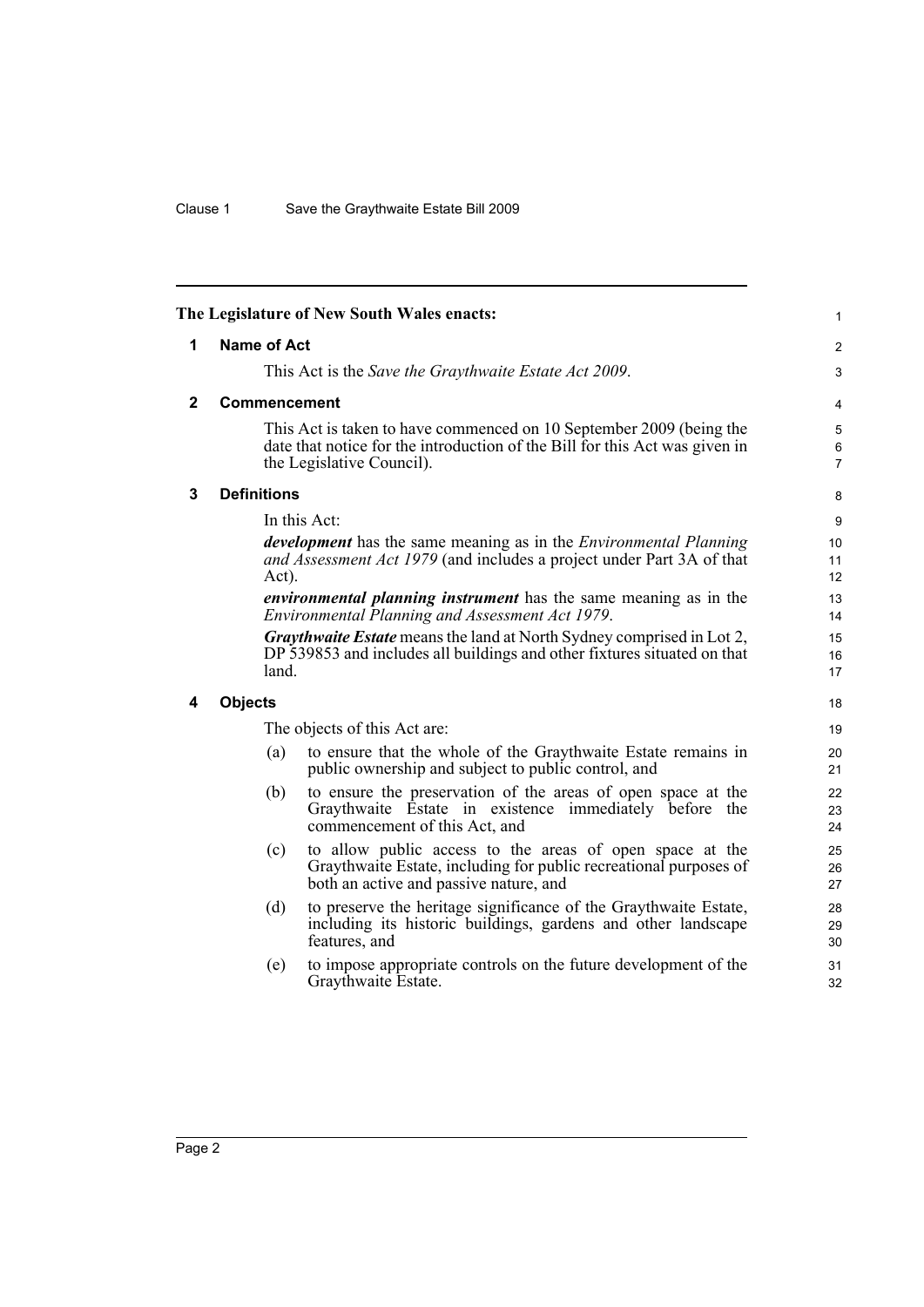<span id="page-6-2"></span><span id="page-6-1"></span><span id="page-6-0"></span>

| 5 |                                                                                                                           | <b>Continued public ownership of Graythwaite Estate</b>                                                                                                                                                                                                                                   | $\mathbf{1}$                                   |
|---|---------------------------------------------------------------------------------------------------------------------------|-------------------------------------------------------------------------------------------------------------------------------------------------------------------------------------------------------------------------------------------------------------------------------------------|------------------------------------------------|
|   | (1)                                                                                                                       | The Graythwaite Estate cannot be lawfully sold, transferred, leased,<br>mortgaged, charged or otherwise alienated or encumbered, except as<br>provided for in this Act.                                                                                                                   | $\overline{\mathbf{c}}$<br>3<br>$\overline{4}$ |
|   | (2)                                                                                                                       | The Governor may, by order published in the Gazette, transfer the<br>Graythwaite Estate to a statutory body representing the Crown (whether<br>in right of New South Wales or the Commonwealth), but only if the<br>statutory body is subject to the direction and control of a Minister. | 5<br>6<br>7<br>8                               |
|   | (3)                                                                                                                       | This section applies to each part of the Graythwaite Estate in the same<br>way as it applies to the whole of the Graythwaite Estate.                                                                                                                                                      | $\boldsymbol{9}$<br>10                         |
| 6 |                                                                                                                           | Restrictions on grant of leases and licences                                                                                                                                                                                                                                              | 11                                             |
|   | (1)                                                                                                                       | A lease of, or a licence allowing the use of, the Graythwaite Estate<br>granted to any person that is not a public or local authority must include<br>terms that require the grounds of the Graythwaite Estate to always<br>remain open to the public.                                    | 12<br>13<br>14<br>15                           |
|   | (2)                                                                                                                       | Subsection (1) applies to each part of the Graythwaite Estate in the same<br>way as it applies to the whole of the Graythwaite Estate.                                                                                                                                                    | 16<br>17                                       |
| 7 |                                                                                                                           | Development at Graythwaite Estate restricted                                                                                                                                                                                                                                              | 18                                             |
|   | (1)                                                                                                                       | Subject to this section, the provisions of environmental planning<br>instruments that apply to the Graythwaite Estate are the provisions of<br>instruments that so<br>applied immediately before<br>the<br>those<br>commencement of this Act.                                             | 19<br>20<br>21<br>22                           |
|   | (2)                                                                                                                       | Development carried out at the Graythwaite Estate is not, and cannot be<br>declared to be, a project under Part 3A of the <i>Environmental Planning</i><br>and Assessment Act 1979.                                                                                                       | 23<br>24<br>25                                 |
|   | (3)                                                                                                                       | Despite any other Act or environmental planning instrument, the<br>consent authority for any development application relating to land<br>within the Graythwaite Estate is North Sydney Council.                                                                                           | 26<br>27<br>28                                 |
|   | Development may, with development consent, be carried out at the<br>(4)<br>Graythwaite Estate for the following purposes: |                                                                                                                                                                                                                                                                                           | 29<br>30                                       |
|   |                                                                                                                           | health facilities,<br>(a)                                                                                                                                                                                                                                                                 | 31                                             |
|   |                                                                                                                           | educational facilities,<br>(b)                                                                                                                                                                                                                                                            | 32                                             |
|   |                                                                                                                           | community facilities.<br>(c)                                                                                                                                                                                                                                                              | 33                                             |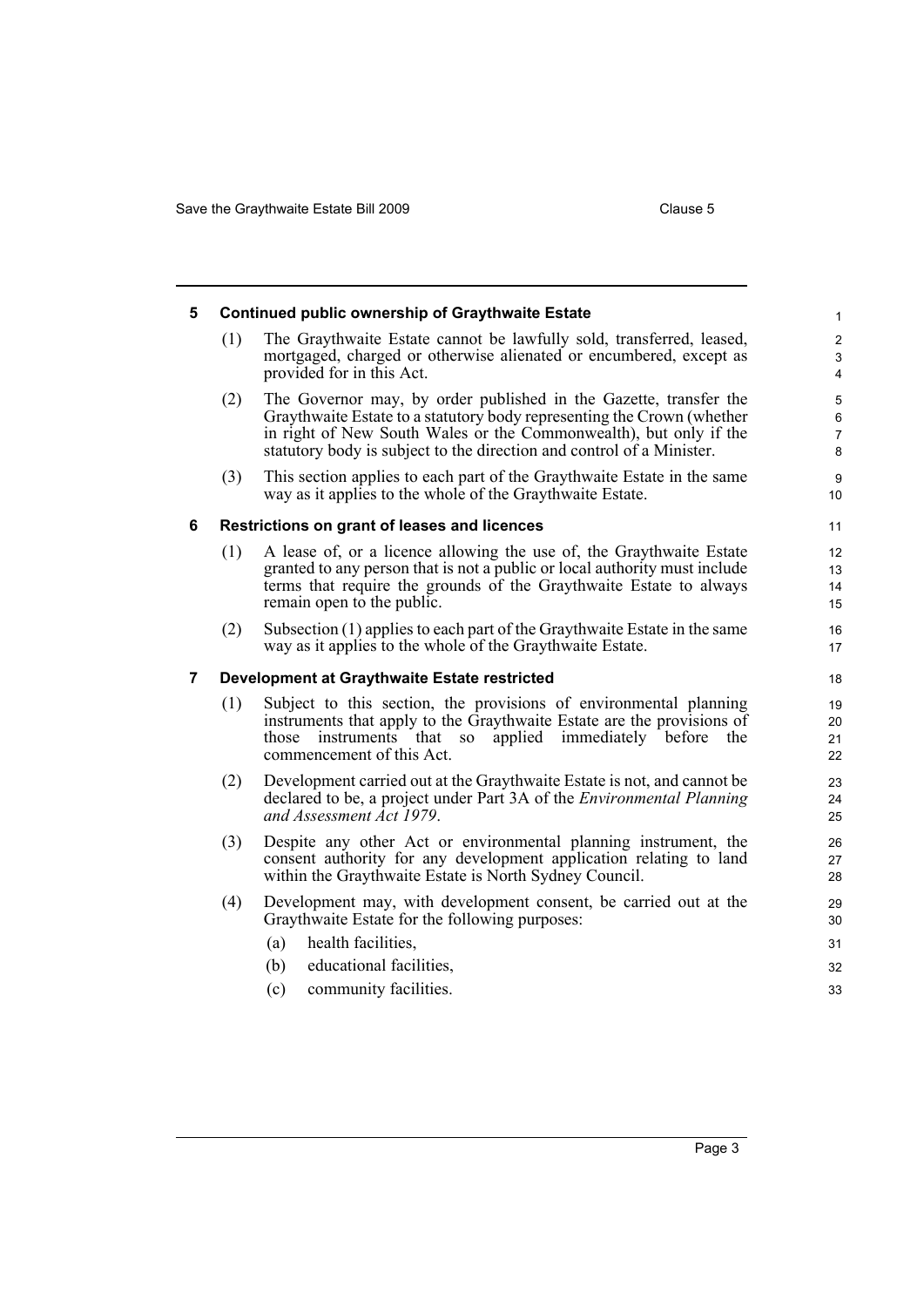<span id="page-7-4"></span><span id="page-7-3"></span><span id="page-7-2"></span><span id="page-7-1"></span><span id="page-7-0"></span>

|    | (5)            | In this section:                                                                                                                                                                                                                                                                                                                         | 1                                                       |
|----|----------------|------------------------------------------------------------------------------------------------------------------------------------------------------------------------------------------------------------------------------------------------------------------------------------------------------------------------------------------|---------------------------------------------------------|
|    |                | <i>community facility</i> means a facility (not being an educational facility or<br>health facility) providing services to the community on a not-for-profit<br>basis.                                                                                                                                                                   | $\overline{\mathbf{c}}$<br>3<br>$\overline{\mathbf{4}}$ |
|    |                | <i>educational facility</i> means a university or other facility providing<br>educational services on a not-for-profit basis, but does not include a<br>primary school or secondary school.                                                                                                                                              | 5<br>$\,6$<br>$\overline{7}$                            |
|    |                | <i>health facility</i> means a building or place used for the medical or surgical<br>treatment of persons, whether public or private.                                                                                                                                                                                                    | 8<br>9                                                  |
| 8  |                | <b>Community consultation committee</b>                                                                                                                                                                                                                                                                                                  | 10                                                      |
|    |                | The regulations may establish and provide for the functions and<br>procedures of a community consultation committee for the Graythwaite<br>Estate.                                                                                                                                                                                       | 11<br>12<br>13                                          |
| 9  |                | <b>Regulations</b>                                                                                                                                                                                                                                                                                                                       | 14                                                      |
|    |                | The Governor may make regulations, not inconsistent with this Act, for<br>or with respect to any matter that by this Act is required or permitted to<br>be prescribed or that is necessary or convenient to be prescribed for<br>carrying out or giving effect to this Act.                                                              | 15<br>16<br>17<br>18                                    |
| 10 | <b>Savings</b> |                                                                                                                                                                                                                                                                                                                                          | 19                                                      |
|    |                | This Act does not affect any easement, lease or licence that was in force<br>immediately before the commencement of this Act or affect the granting<br>of a further lease under an option provided for in such a lease.                                                                                                                  | 20<br>21<br>22                                          |
| 11 |                | <b>Act binds the Crown</b>                                                                                                                                                                                                                                                                                                               | 23                                                      |
|    |                | This Act binds the Crown in right of New South Wales and, in so far as<br>the legislative power of the Parliament of New South Wales permits, the<br>Crown in all its other capacities.                                                                                                                                                  | 24<br>25<br>26                                          |
| 12 |                | Act has effect despite certain Supreme Court decisions                                                                                                                                                                                                                                                                                   | 27                                                      |
|    |                | This Act has effect despite the decisions of the Supreme Court in<br>Northern Sydney and Central Coast Area Health Service & anor v The<br>Attorney-General for New South Wales & anor [2007] NSWSC 881 and<br>Northern Sydney and Central Coast Area Health & anor v<br>Attorney-General for New South Wales & 7 ors [2008] NSWSC 1223. | 28<br>29<br>30<br>31<br>32                              |
|    |                |                                                                                                                                                                                                                                                                                                                                          |                                                         |